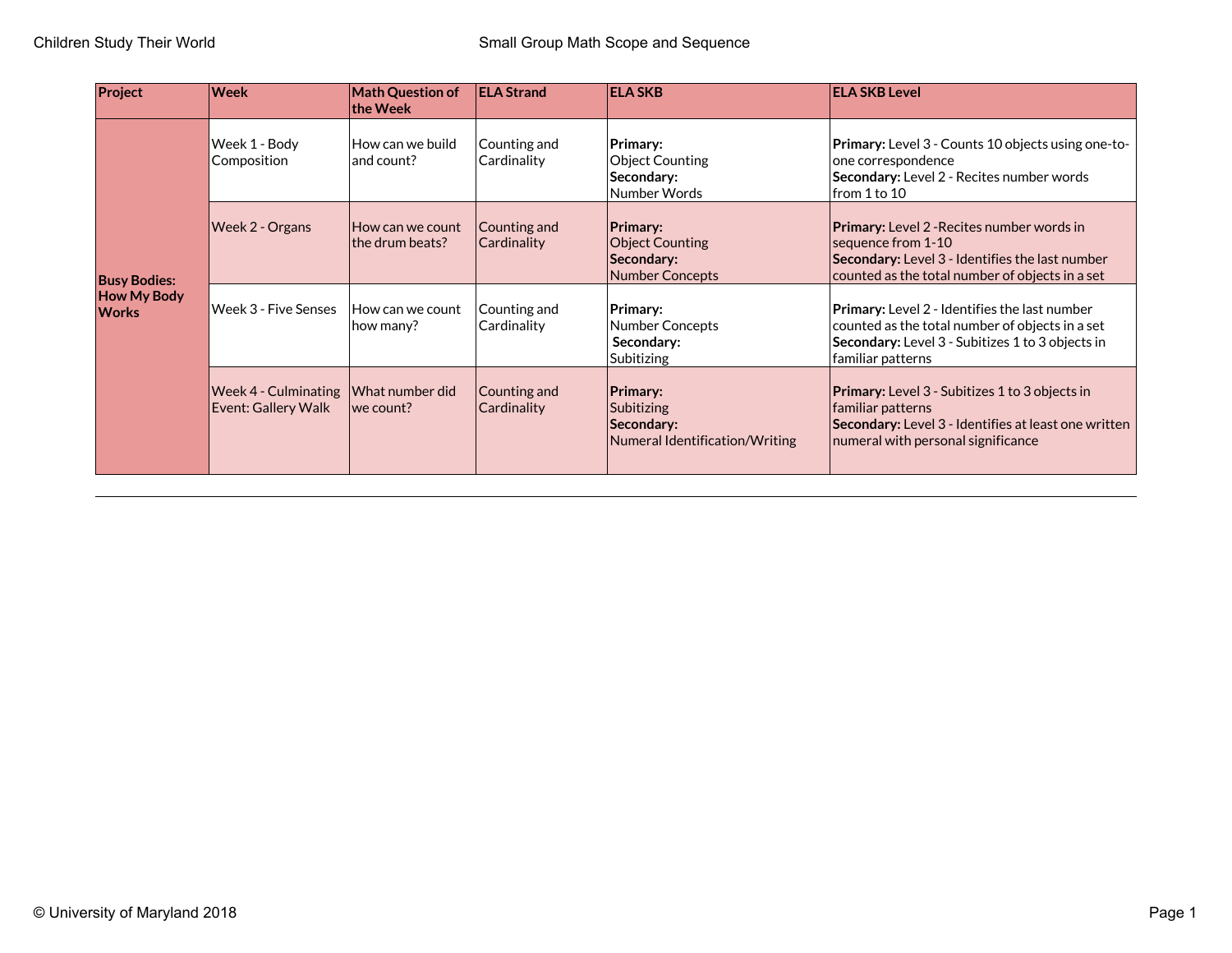| Project                                                                             | <b>Week</b>                                                            | <b>Math Question of</b><br>$ $ the Week                                      | <b>ELA Strand</b>           | <b>ELA SKB</b>                                                                            | <b>ELA SKB Level</b>                                                                                                                                                          |
|-------------------------------------------------------------------------------------|------------------------------------------------------------------------|------------------------------------------------------------------------------|-----------------------------|-------------------------------------------------------------------------------------------|-------------------------------------------------------------------------------------------------------------------------------------------------------------------------------|
| <b>Our Community:</b><br>Learning,<br>Helping, and<br>Making a<br><b>Difference</b> | Week 1 - Classroom<br>Community: Helping<br>Others in Our<br>Classroom | How can you count<br>and share with a<br> friend?                            | Counting and<br>Cardinality | Primary:<br>Numeral Identification/Writing<br>Secondary:<br><b>Object Counting</b>        | <b>Primary:</b> Level 3 - Identifies at least one written<br>numeral with personal significance<br>Secondary: Level 3 - Counts 10 objects using one-<br>to-one correspondence |
|                                                                                     | Week 2 - Family:<br><b>Helping Others</b><br><b>Where We Live</b>      | How can we set the $\vert$ Counting and<br>table for our guests? Cardinality |                             | <b>Primary:</b><br><b>Object Counting</b><br>Secondary:<br>Numeral Identification/Writing | Primary: Level 3 - Counts 10 objects using one-to-<br>one correspondence<br>Secondary: Level 3 - Identifies at least one written<br>numeral with personal significance        |
|                                                                                     | Week 3 - Spreading<br><b>Community Kindness</b>                        | How can we work<br>together to balance<br>the scale?                         | Counting and<br>Cardinality | Primary:<br>Numeral Identification/Writing<br>Secondary:<br><b>Object Counting</b>        | <b>Primary:</b> Level 3 - Identifies at least one written<br>numeral with personal significance<br>Secondary: Level 3 - Counts 10 objects using one-<br>to-one correspondence |
|                                                                                     | <b>Week 4 - Thanking</b><br><b>Our Community</b>                       | How can we sort the Measurement and<br>recyclables?                          | <b>Data</b>                 | <b>Primary:</b><br><b>Sorting and Classifying</b>                                         | Primary: Level 3 - Sorts and classifies objects by<br>one attribute, and then further sorts each group by<br>a second attribute                                               |
|                                                                                     | Week 5 - Culminating<br>Event: Class Book                              | $ $ How can we sort the $ $ Measurement and<br>recyclables?                  | Data                        | Primary:<br>Sorting and Classifying                                                       | <b>Primary:</b> Level 3 - Sorts and classifies objects by<br>one attribute, and then further sorts each group by<br>a second attribute                                        |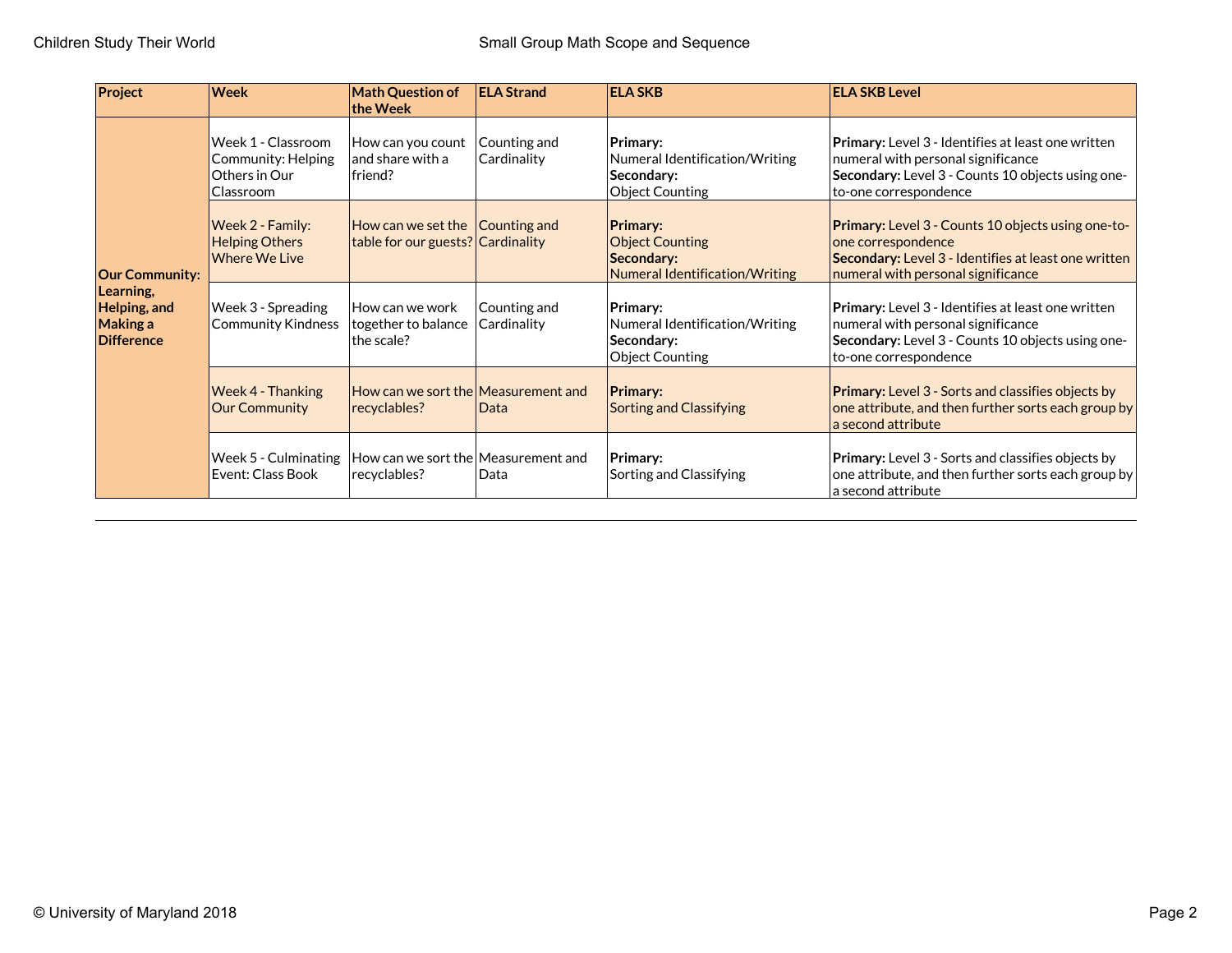| Project                                                          | <b>Week</b>                                                                                     | <b>Math Question of</b><br>the Week                         | <b>ELA Strand</b>                         | <b>ELA SKB</b>                                                              | <b>ELA SKB Level</b>                                                                                                                                                                     |
|------------------------------------------------------------------|-------------------------------------------------------------------------------------------------|-------------------------------------------------------------|-------------------------------------------|-----------------------------------------------------------------------------|------------------------------------------------------------------------------------------------------------------------------------------------------------------------------------------|
|                                                                  | Week 1 -<br>Communicate ideas.<br>thoughts, or feelings<br>through music, dance,<br>and theater | How can we count<br>the rhythm of the<br>song?              | Counting and<br>Cardinality               | Primary:<br>Number Concepts<br>Secondarv:<br>Subitizing                     | <b>Primary:</b> Level 3 - Subitizes 1 to 3 objects in<br> familiar patterns                                                                                                              |
|                                                                  | Week 2 - Story<br>Characters: How do<br>the characters tell the<br>story?                       | How many<br>characters are in<br>each part of the<br>story? | Counting and<br><b>Cardinality</b>        | <b>Primary:</b><br><b>Subitizing</b>                                        | <b>Primary:</b> Level 3 - Subitizes 1 to 3 objects in<br>familiar patterns                                                                                                               |
| <b>Showtime:</b><br><b>Storytelling and</b><br><b>Performing</b> | Week 3 - Imagination:<br>How can we use our<br>imaginations to retell<br>a story?               | How can we make<br>shapes with straight<br>and curvy lines? | Geometry &<br>Counting and<br>Cardinality | Primary:<br><b>Two-Dimensional Shapes</b><br>Secondary:<br>Object Counting  | Primary: Level 3 - Identifies two-dimensional<br>shapes in several different sizes and orientations<br>Secondary: Level 3 - Counts 10 objects using one-<br>to-one correspondence        |
|                                                                  | <b>Week 4 - Storytellers:</b><br>Plan a presentation of<br>the story from<br>beginning to end   | How can we build<br>shapes with straight<br>lines?          | Geometry &<br>Counting and<br>Cardinality | <b>Primary:</b><br><b>Two-Dimensional Shapes</b>                            | <b>Primary:</b> Level 3 - Identifies two-dimensional<br>shapes in several different sizes and orientations<br>Secondary: Level 3 - Counts 10 objects using one-<br>to-one correspondence |
|                                                                  | Week 5 - Culminating<br>Event: Viewing Party                                                    | How can we make<br>pictures with<br>shapes?                 | Geometry                                  | Primary:<br>Combining Shapes<br>Secondary:<br><b>Two-Dimensional Shapes</b> | Primary: Level 4 - Combines shapes to create<br>pictures of common objects<br>Secondary: Level 3 - Identifies two-dimensional<br>shapes in several different sizes and orientations      |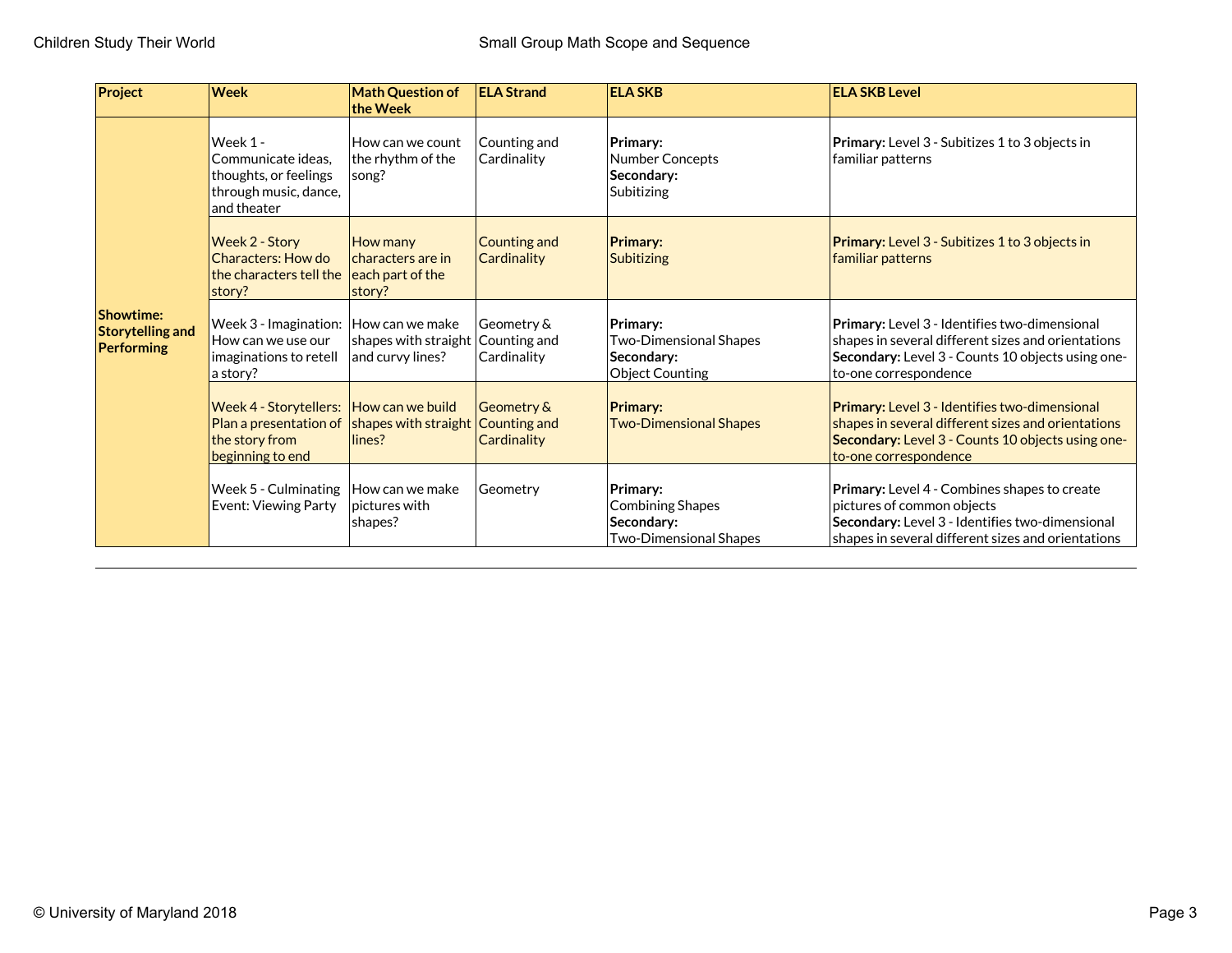| Project                                                      | <b>Week</b>                                                                                    | <b>Math Question of</b><br>the Week                                                  | <b>ELA Strand</b>       | <b>ELA SKB</b>                                                                             | <b>ELA SKB Level</b>                                                                                                                                                                                                                                                                                   |
|--------------------------------------------------------------|------------------------------------------------------------------------------------------------|--------------------------------------------------------------------------------------|-------------------------|--------------------------------------------------------------------------------------------|--------------------------------------------------------------------------------------------------------------------------------------------------------------------------------------------------------------------------------------------------------------------------------------------------------|
|                                                              | Week 1 - Explore<br>different types of<br>transportation to<br>school                          | How many children Counting and<br>will get a seat on the Cardinality<br>school bus?  |                         | Primary:<br><b>Object Counting</b><br>Secondary:<br>Number Words                           | Primary: Level 3 - Counts 10 objects using one-to-<br>one correspondence<br>Secondary: Level 3 - Recites number words in<br>sequence from 1 to 20                                                                                                                                                      |
| All Aboard:<br><b>Buses, Boats,</b><br>Planes, and<br>Trains | Week 2 - Explore what How many<br>children know about<br>other types of<br>transportation      | $ $ passengers will get a $ $ Cardinality<br>seat on the plane,<br>train, and ferry? | Counting and            | Primary:<br><b>Object Counting</b><br>Secondary:<br><b>Number Concepts</b>                 | Primary: Level 3 - Counts 10 objects using one-to-<br>one correspondence<br>Secondary: Level 3 - Recites number words in<br>sequence from 1 to 20                                                                                                                                                      |
|                                                              | Week 3 - Investigate<br>bus (or children's<br>choice of)<br>transportation in the<br>community | $\vert$ How can we sort the $\vert$ Measurement and<br> vehicles?                    | Data                    | Primary:<br>Sorting and Classifying<br>Secondary:<br><b>Comparing and Describing</b>       | Primary: Level 3 - Sorts and classifies objects by<br>one attribute, and then further sorts each group by<br>a second attribute<br>Secondary: Level 4 - Compares the numbers of<br>objects in groups using comparison vocabulary (e.<br>$ $ g., greater than/more than/less than, equal<br>to/same as) |
|                                                              | Week 4 - Talk to a bus<br>expert to find out<br>answers to our<br>questions                    | What shapes do you Geometry &<br>see on the bus?                                     | Measurement and<br>Data | Primary:<br><b>Two-Dimensional Shapes</b><br>Secondary:<br><b>Comparing and Describing</b> | Primary: Level 3 - Identifies two-dimensional<br>shapes in several different sizes and orientations<br>Secondary: Level 4 - Compares the numbers of<br>objects in groups using comparison vocabulary (e.<br>$ $ g., greater than/more than/less than, equal<br>to/same as)                             |
|                                                              | Week 5 - Culminating<br>Event: Class Book                                                      | How can we create<br>la vehicle with<br>shapes?                                      | Geometry                | Primary:<br><b>Combining Shapes</b><br>Secondary:<br><b>Two-Dimensional Shapes</b>         | Primary: Level 4 - Combines shapes to create<br>pictures of common objects (e.g., house, school,<br>bridge)<br>Secondary: Level 3 - Identifies two-dimensional<br>shapes in several different sizes and orientations                                                                                   |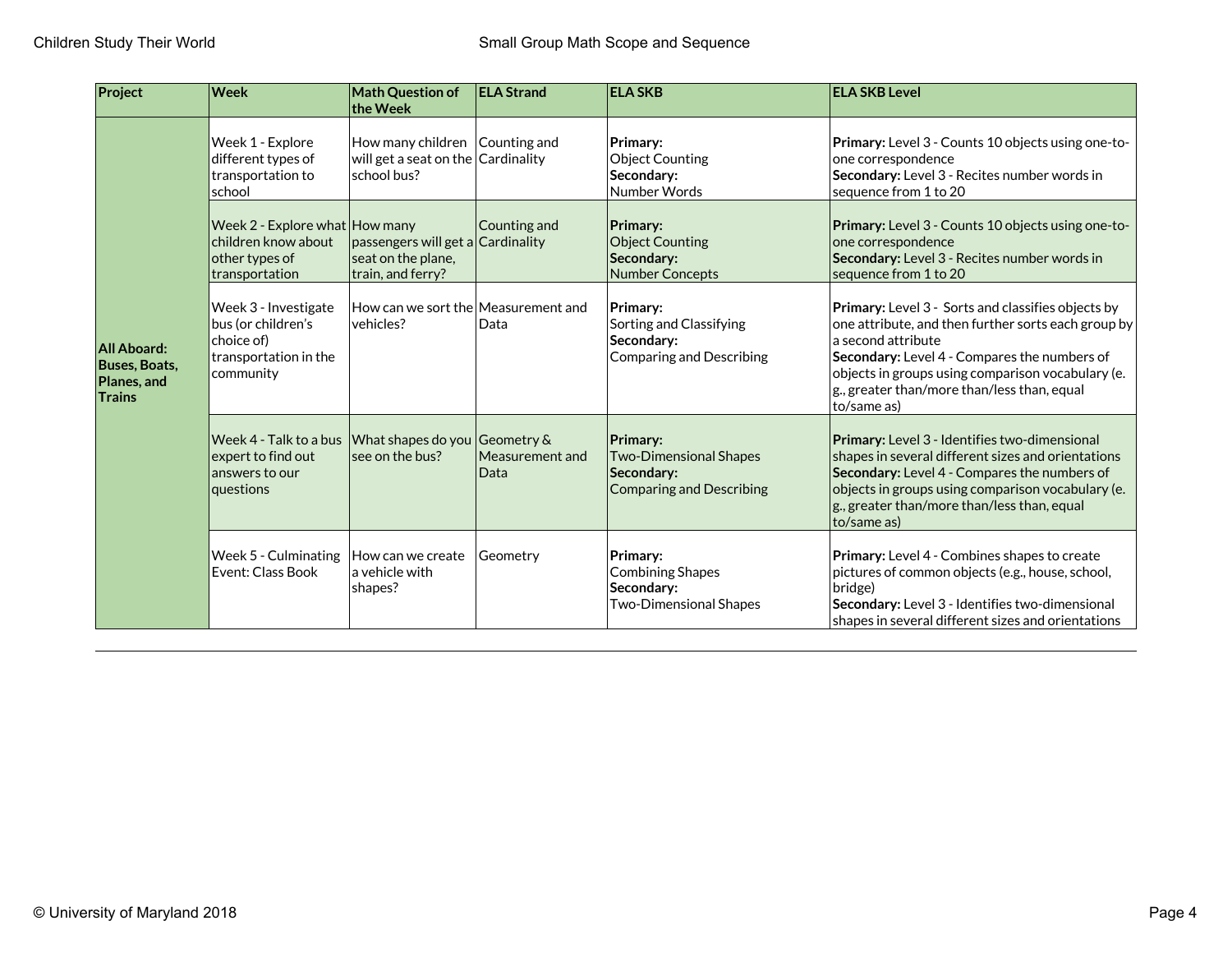| Project                                            | <b>Week</b>                                                        | Math Question of<br>the Week                                 | <b>ELA Strand</b>                                                             | <b>ELA SKB</b>                                                                       | <b>ELA SKB Level</b>                                                                                                                                                                                                                                                                                                                                             |
|----------------------------------------------------|--------------------------------------------------------------------|--------------------------------------------------------------|-------------------------------------------------------------------------------|--------------------------------------------------------------------------------------|------------------------------------------------------------------------------------------------------------------------------------------------------------------------------------------------------------------------------------------------------------------------------------------------------------------------------------------------------------------|
|                                                    | Week 1 - What do<br>babies need to grow?                           | How do we know<br>which clothing can<br>fit our doll?        | $\sf M$ easurement and<br>Data                                                | Primary:<br>Identifying/Comparing/Measuring<br>Secondary:<br>Sorting and Classifying | Primary: Level 2 - Compares two objects directly,<br>indicating if they are the same or how they are<br>different (e.g., bigger/smaller, taller/shorter) on a<br>measurable attribute<br>Secondary: Level 3 - Sorts and classifies objects by<br>one attribute, and then further sorts each group by<br>a second attribute                                       |
|                                                    | Week 2 - How do we<br>care for babies?                             | $\vert$ How can we sort the $\vert$ Measurement and<br>toys? | $\sf D$ ata                                                                   | Primary:<br>Sorting and Classifying<br>Secondary:<br>Identifying/Comparing/Measuring | Primary: Level 4 - Sorts and classifies objects by<br>two attributes at one time (e.g., color and shape;<br>type and size)<br>Secondary: Level 2 - Compares two objects<br>directly, indicating if they are the same or how<br>they are different (e.g., bigger/smaller,<br>taller/shorter) on a measurable attribute                                            |
| <b>Babies:</b><br><b>Caring for Little</b><br>Ones | Week 3 - How are<br>babies cared for in<br>different cultures?     | How can we show<br>what numbers look<br>like using beads?    | Counting and<br>Cardinality                                                   | Primary:<br><b>Number Concepts</b><br>Secondary:<br>Number Words                     | Primary: Level 4 - Identifies the number just<br>before or just after a given number in a counting<br>sequence from 1 to 10<br>Secondary: Level 3 - Recites number words in<br>sequence from 1 to 20                                                                                                                                                             |
|                                                    | Week 4 - Baby visits                                               | How can we show<br>what the number 5<br>looks like?          | $\sf{O}$ perations and<br>Algebraic Thinking &<br>Counting and<br>Cardinality | Primary:<br><b>Addition Problems</b><br>Secondary:<br><b>Number Concepts</b>         | Primary: Level 3 - Solves simple addition problems<br>(totals up to 5) by joining two small sets of objects<br>and counting the total<br>Secondary: Level 4 - Identifies the number just<br>before or just after a given number in a counting<br>sequence from 1 to 10                                                                                           |
|                                                    | Week 5 - Culminating<br>Event: Baby care book   what the number 10 | How can we show<br>looks like?                               | Operations and<br>Algebraic Thinking &<br>Counting and<br>Cardinality         | Primary:<br><b>Addition Problems</b><br>Secondary:<br><b>Number Concepts</b>         | Primary: Level 4 - Solves simple addition problems<br>(totals up to 10) by joining two sets of like objects<br>(e.g., apples and apples) or two sets of related<br>objects (e.g., apples and oranges) and counting the<br>total<br>Secondary: Level 4 - Identifies the number just<br>before or just after a given number in a counting<br>sequence from 1 to 10 |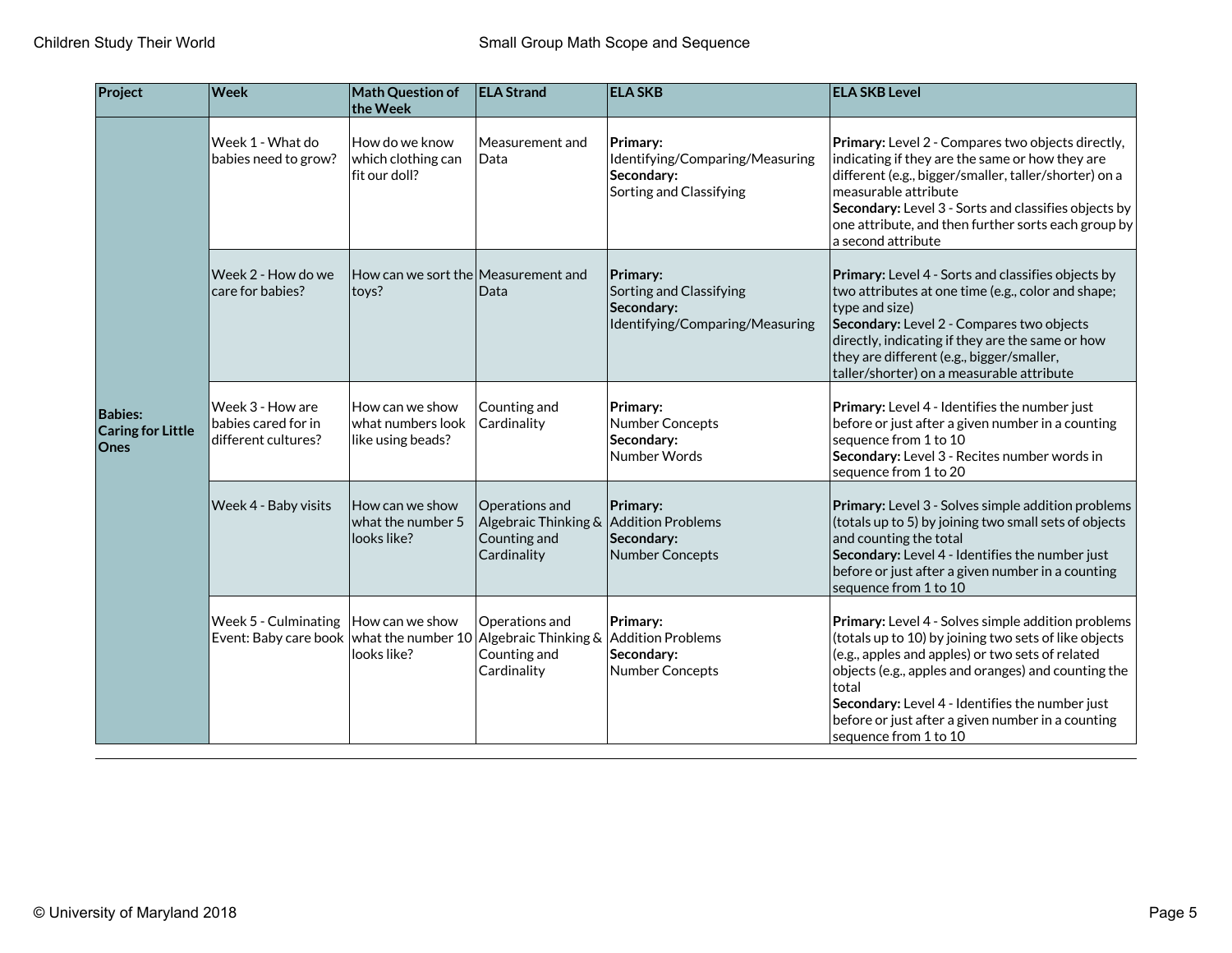| Project                                                                | <b>Week</b>                                                       | Math Question of<br>the Week                                            | <b>ELA Strand</b>              | <b>ELA SKB</b>                                                                               | <b>ELA SKB Level</b>                                                                                                                                                                                                                                                                                                                                                                                                 |
|------------------------------------------------------------------------|-------------------------------------------------------------------|-------------------------------------------------------------------------|--------------------------------|----------------------------------------------------------------------------------------------|----------------------------------------------------------------------------------------------------------------------------------------------------------------------------------------------------------------------------------------------------------------------------------------------------------------------------------------------------------------------------------------------------------------------|
|                                                                        | Week 1 - Planning and What shape do we<br>building                | see in the object?                                                      | Geometry                       | Primary:<br><b>Three-Dimensional Shapes</b><br>Secondary:<br><b>Three-Dimensional Shapes</b> | Primary: Level 2 - Identifies some common three-<br>dimensional shapes using informal terms (e.g.,<br>"ball" for sphere, "box" for cube, "can" for cylinder)<br>Secondary: Level 3 - Identifies two-dimensional<br>shapes within three-dimensional shapes (e.g.,<br>identifies that the side of a box is a square)                                                                                                   |
|                                                                        | Week 2 - Building<br>tools and materials                          | Can we make the<br>same building with<br>flat and solid<br>shapes?      | Geometry                       | Primary:<br><b>Three-Dimensional Shapes</b><br>Secondary:<br><b>Three-Dimensional Shapes</b> | Primary: Level 3 - Identifies two-dimensional<br>shapes within three-dimensional shapes (e.g.,<br>identifies that the side of a box is a square)<br>Secondary: Level 4 - Identifies shapes as two-<br>dimensional ("flat") or three-dimensional ("solid")                                                                                                                                                            |
|                                                                        | Week 3 - Field trip;<br>introduce simple<br>machines              | What can we build<br>with 3-D shapes?                                   | Geometry                       | Primary:<br><b>Three-Dimensional Shapes</b><br>Secondary:<br><b>Combining Shapes</b>         | Primary: Level 4 - Identifies shapes as two-<br>dimensional ("flat") or three-dimensional ("solid")<br>Secondary: Level 4 - Combines shapes to create<br>pictures of common objects (e.g., house, school,<br>bridge)                                                                                                                                                                                                 |
| <b>We Are Builders:</b><br>Planning and<br><b>Building</b><br>Together | Week 4 - Simple<br>machines                                       | How can can we<br>measure distance?                                     | Measurement and<br>Data        | Primary:<br>Identifying/Comparing/Measuring<br>Secondary:<br>Sorting and Classifying         | Primary: Level 3 - Compares measurable<br>attributes of two objects by using a third object (e.<br>g., measures the height of two tables with a piece<br>of string) and indicates if they are the same or how<br>they are different<br>Secondary: Level 3 - Sorts and classifies objects by<br>one attribute, and then further sorts each group by<br>a second attribute                                             |
|                                                                        | Week 5 - Planning and $ $ How can we build<br>building birdhouses | doors to fit toy<br>animals of different<br>sizes?                      | Measurement and<br>Data        | Primary:<br>Identifying/Comparing/Measuring<br>Secondary:<br>Identifying/Comparing/Measuring | Primary: Level 3 - Compares measurable<br>attributes of two objects by using a third object (e.<br>g., measures the height of two tables with a piece<br>of string) and indicates if they are the same or how<br>they are different<br>Secondary: Level 4 - Compares three or more<br>objects and orders them by size (from shortest to<br>longest) or other measurable attributes, and<br>describes the differences |
|                                                                        | Week 6 - Culminating<br>Event: Gallery Walk<br>(Building Museum)  | How can we build<br>houses to fit toy<br>animals of different<br>sizes? | $\sf M$ easurement and<br>Data | Primary:<br>Identifying/Comparing/Measuring                                                  | Primary: Level 3 - Compares measurable<br>attributes of two objects by using a third object (e.<br>g., measures the height of two tables with a piece<br>of string) and indicates if they are the same or how<br>they are different                                                                                                                                                                                  |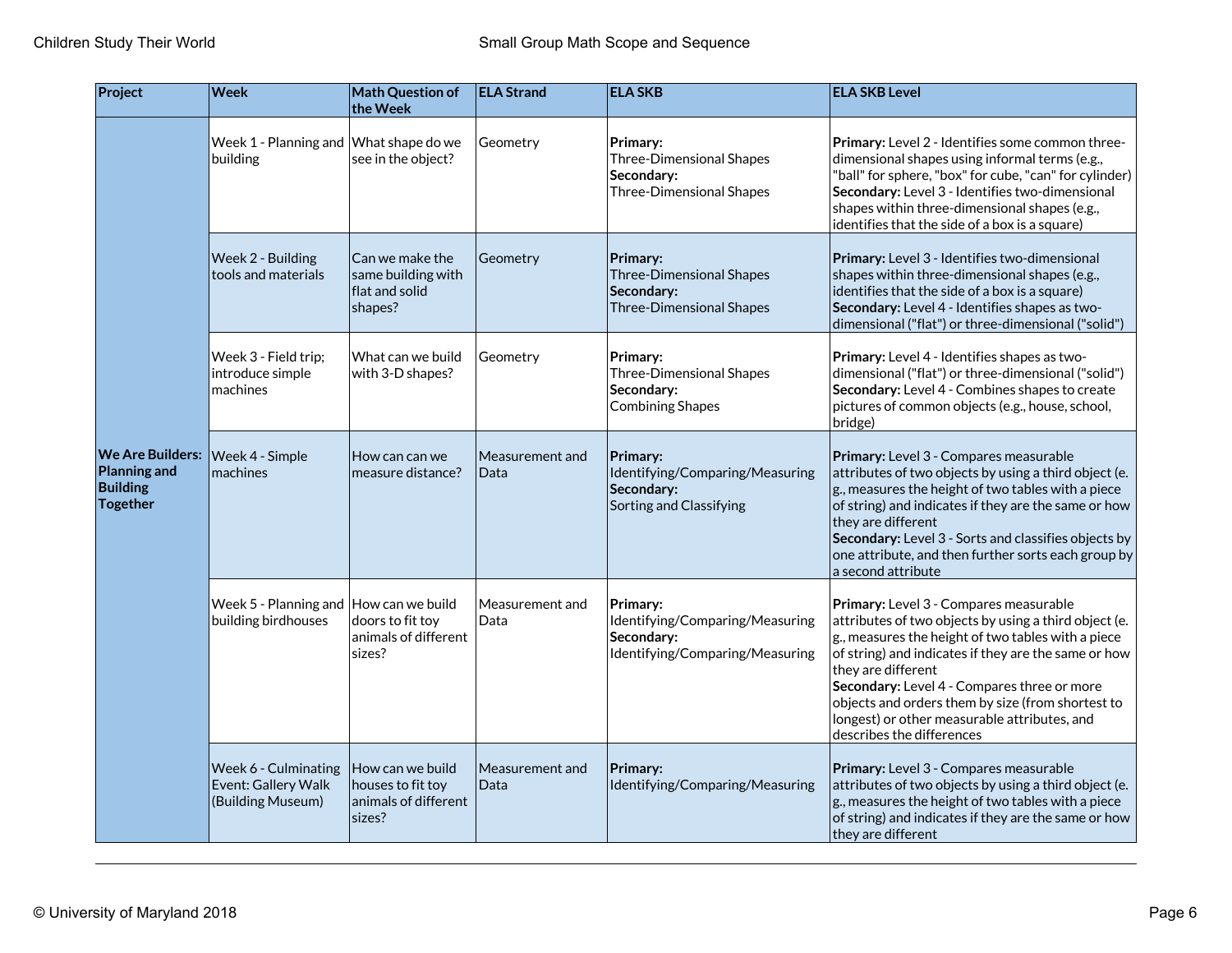| Project                                                     | <b>Week</b>                                                    | <b>Math Question of</b><br>the Week                   | <b>ELA Strand</b>                    | <b>ELA SKB</b>                                                                     | <b>ELA SKB Level</b>                                                                                                                                                                                                                                                                                                                                                                                                                                     |
|-------------------------------------------------------------|----------------------------------------------------------------|-------------------------------------------------------|--------------------------------------|------------------------------------------------------------------------------------|----------------------------------------------------------------------------------------------------------------------------------------------------------------------------------------------------------------------------------------------------------------------------------------------------------------------------------------------------------------------------------------------------------------------------------------------------------|
| Spiders:<br><b>Exploring the</b><br><b>World of Spiders</b> | Week 1 - What is a<br>spider?                                  | How many spiders<br>do you see?                       | Counting and<br>Cardinality          | Primary:<br>Subitizing                                                             | Primary: Level 4 - Subitizes 1 to 4 objects in<br>familiar and unfamiliar patterns                                                                                                                                                                                                                                                                                                                                                                       |
|                                                             | Week 2 - How do<br>spiders live?                               | How many spiders<br>are at the pond?                  | Counting and<br>Cardinality          | Primary:<br>Numeral Identification/Writing<br>Secondary:<br><b>Number Concepts</b> | <b>Primary:</b> Level 4 - Identifies written numerals from<br>0 to 10<br>Secondary: Level 4 - Identifies the number just<br>before or just after a given number in a counting<br>sequence from 1 to 10                                                                                                                                                                                                                                                   |
|                                                             | Week 3 - Why are<br>spiders important?                         | How can we make<br>5?                                 | Operations and<br>Algebraic Thinking | Primary:<br><b>Decomposing Numbers</b><br>Secondary:<br>Completing a Set           | <b>Primary:</b> Level 4 - Decomposes numbers (up to 5)<br>into two groups in more than one way, using<br>objects or drawings, and records each with a<br>drawing<br>Secondary: Level 4 - Finds and identifies the<br>amount needed to complete a set (totals up to 5),<br>using objects                                                                                                                                                                  |
|                                                             | Week 4 - Which<br>spiders live near us?                        | How many spiders<br>are on the web?                   | Operations and<br>Algebraic Thinking | Primary:<br><b>Addition Problems</b><br>Secondary:<br><b>Subtraction Problems</b>  | Primary: Level 4 - Solves simple addition problems<br>(totals up to 10) by joining two sets of like objects<br>(e.g., apples and apples) or two sets of related<br>objects (e.g., apples and oranges) and counting the<br>total<br>Secondary: Level 4 - Solves simple subtraction<br>problems (totals up to 10) by matching objects<br>from two sets of related objects (e.g., cups and<br>saucers) and counting the objects that do not have<br>a match |
|                                                             | Week 5 - Spider<br>Spotlight                                   | Which group of<br>spiders is different?               | Counting and<br>Cardinality          | Primary:<br>Subitizing<br>Secondary:<br>Number Words                               | Primary: Level 4 - Subitizes 1 to 4 objects in<br>familiar and unfamiliar patterns<br>Secondary: Level 4 - Recites number words in<br>sequence from 1-30                                                                                                                                                                                                                                                                                                 |
|                                                             | Week 6 - Culminating<br>Event: Gallery Walk<br>(Spider Museum) | How many insects<br>did the spider catch? Cardinality | Counting and                         | Primary:<br><b>Object Counting</b>                                                 | Primary: Level 4 - Counts 15 objects using one-to-<br>one correspondence                                                                                                                                                                                                                                                                                                                                                                                 |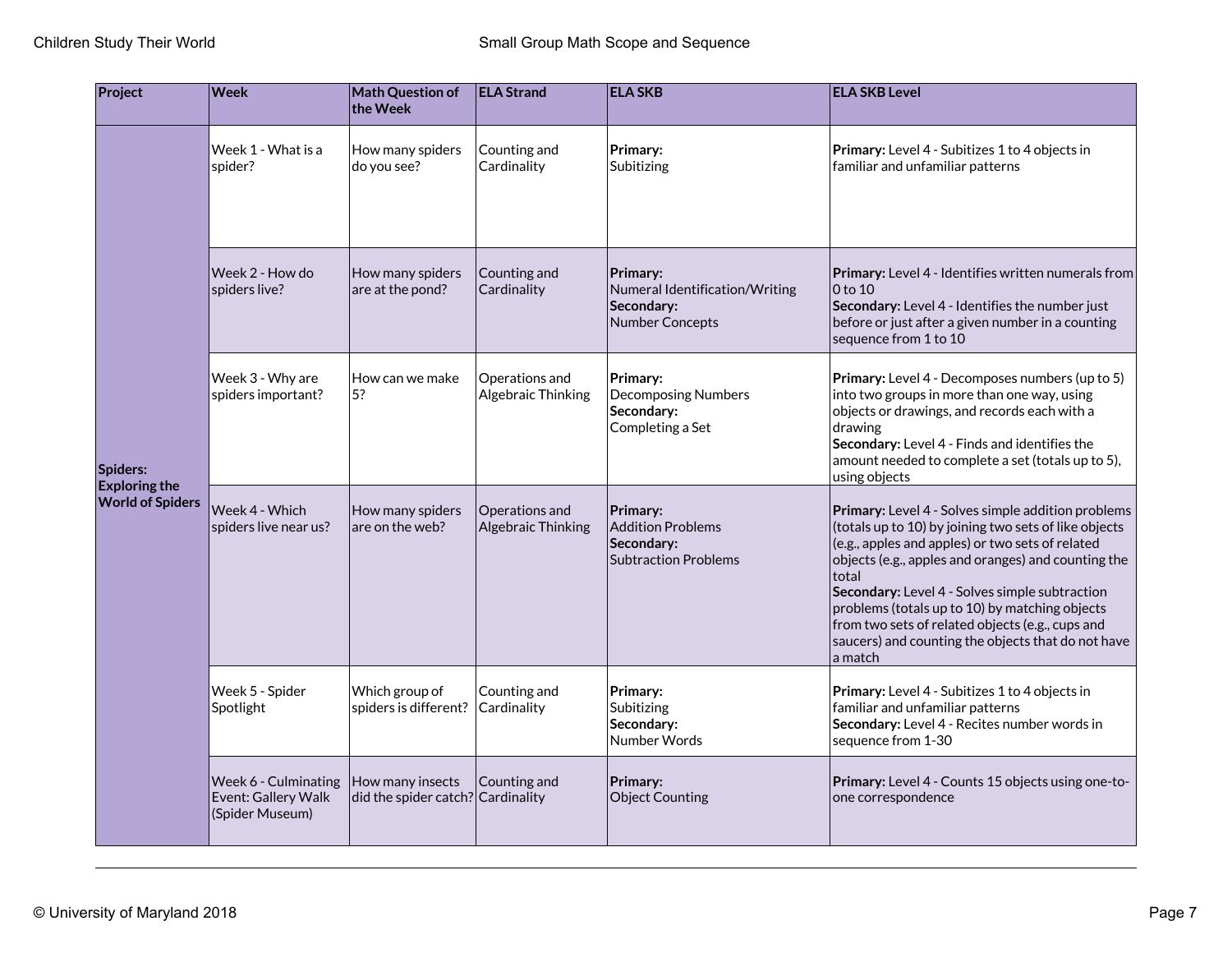| Project                                                             | Week                                                                        | Math Question of<br>the Week                         | <b>ELA Strand</b>                                                     | <b>ELA SKB</b>                                                                    | <b>ELA SKB Level</b>                                                                                                                                                                                                                                                                                                                                                                                                                                     |
|---------------------------------------------------------------------|-----------------------------------------------------------------------------|------------------------------------------------------|-----------------------------------------------------------------------|-----------------------------------------------------------------------------------|----------------------------------------------------------------------------------------------------------------------------------------------------------------------------------------------------------------------------------------------------------------------------------------------------------------------------------------------------------------------------------------------------------------------------------------------------------|
|                                                                     | Week 1 - What are<br>vegetables? How do<br>vegetables grow?                 | How many of each<br>vegetable do you<br>have?        | Measurement and<br>Data                                               | Primary:<br>Numeral Identification/Writing                                        | Primary: Level 4 - Compares the number of<br>objects in groups using comparison vocabulary (e.<br>g., greater than/more than/less than, equal<br>to/same as)                                                                                                                                                                                                                                                                                             |
| <b>Farm to Table:</b><br><b>Growing and</b><br>Eating<br>Vegetables | Week 2 - Plan and<br>plant class garden                                     | How many seeds<br>can we plant in the<br>garden?     | Counting and<br>Cardinality                                           | Primary:<br><b>Object Counting</b><br>Secondary:<br>Number Words                  | Primary: Level 3 - Counts 10 objects using one-to-<br>one correspondence<br>Secondary: Level 3 - Recites number words in<br>sequence from 1 to 20                                                                                                                                                                                                                                                                                                        |
|                                                                     | Week 3 - Where do<br>our vegetables come<br>from? How do they get<br>to us? | How many beans<br>can I plant?                       | Operations and<br>Algebraic Thinking                                  | Primary:<br><b>Addition Problems</b><br>Secondary:<br><b>Subtraction Problems</b> | Primary: Level 4 - Solves simple addition problems<br>(totals up to 10) by joining two sets of like objects<br>(e.g., apples and apples) or two sets of related<br>objects (e.g., apples and oranges) and counting the<br>total<br>Secondary: Level 4 - Solves simple subtraction<br>problems (totals up to 10) by matching objects<br>from two sets of related objects (e.g., cups and<br>saucers) and counting the objects that do not have<br>a match |
|                                                                     | Week 4 - How do we<br>buy vegetables?                                       | How can we work<br>together to balance<br>the scale? | Counting and<br>Cardinality                                           | Primary:<br>Number Words<br>Secondary:<br>Numeral Identification/Writing          | Primary: Level 3 - Recites number words in<br>sequence from 1 to 20<br>Secondary: Level 4 - Identifies written numerals<br>from 0 to 10                                                                                                                                                                                                                                                                                                                  |
|                                                                     | Week 5 - How do we<br>eat vegetables?                                       | How many<br>vegetables are in<br>the soup?           | Counting and<br>Cardinality                                           | Primary:<br>Numeral Identification/Writing<br>Secondary:<br>Number Words          | Primary: Level 4 - Identifies written numerals from<br>0 to 10<br>Secondary: Level 3 - Recites number words in<br>sequence from 1-30                                                                                                                                                                                                                                                                                                                     |
|                                                                     | Week 6 - Culminating<br>Event: Gallery Walk                                 | Which group is<br>different?                         | Counting and<br>Cardinality &<br>Operations and<br>Algebraic Thinking | Primary:<br>Subitizing<br>Secondary:<br>Completing a Set                          | Primary: Level 4 - Subitizes 1 to 4 objects in<br>familiar and unfamiliar patterns<br>Secondary: Level 4 - Finds and identifies the<br>amount needed to complete a set (totals up to 5),<br>using objects                                                                                                                                                                                                                                                |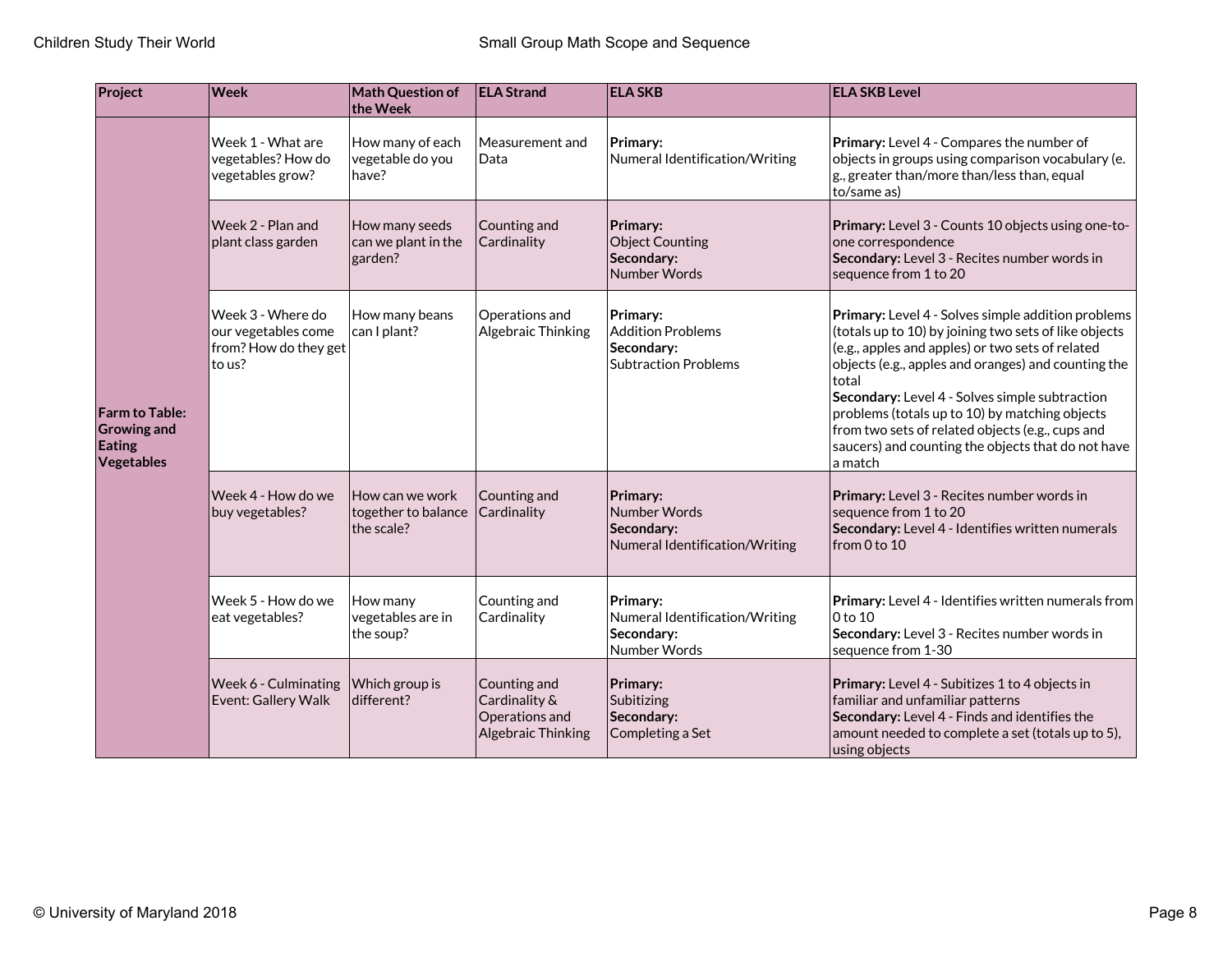| <b>Math Vocabulary</b>    |
|---------------------------|
| count; numerals 1 - 10    |
| set; count                |
| count; different sets     |
| numerals 1 - 5; same sets |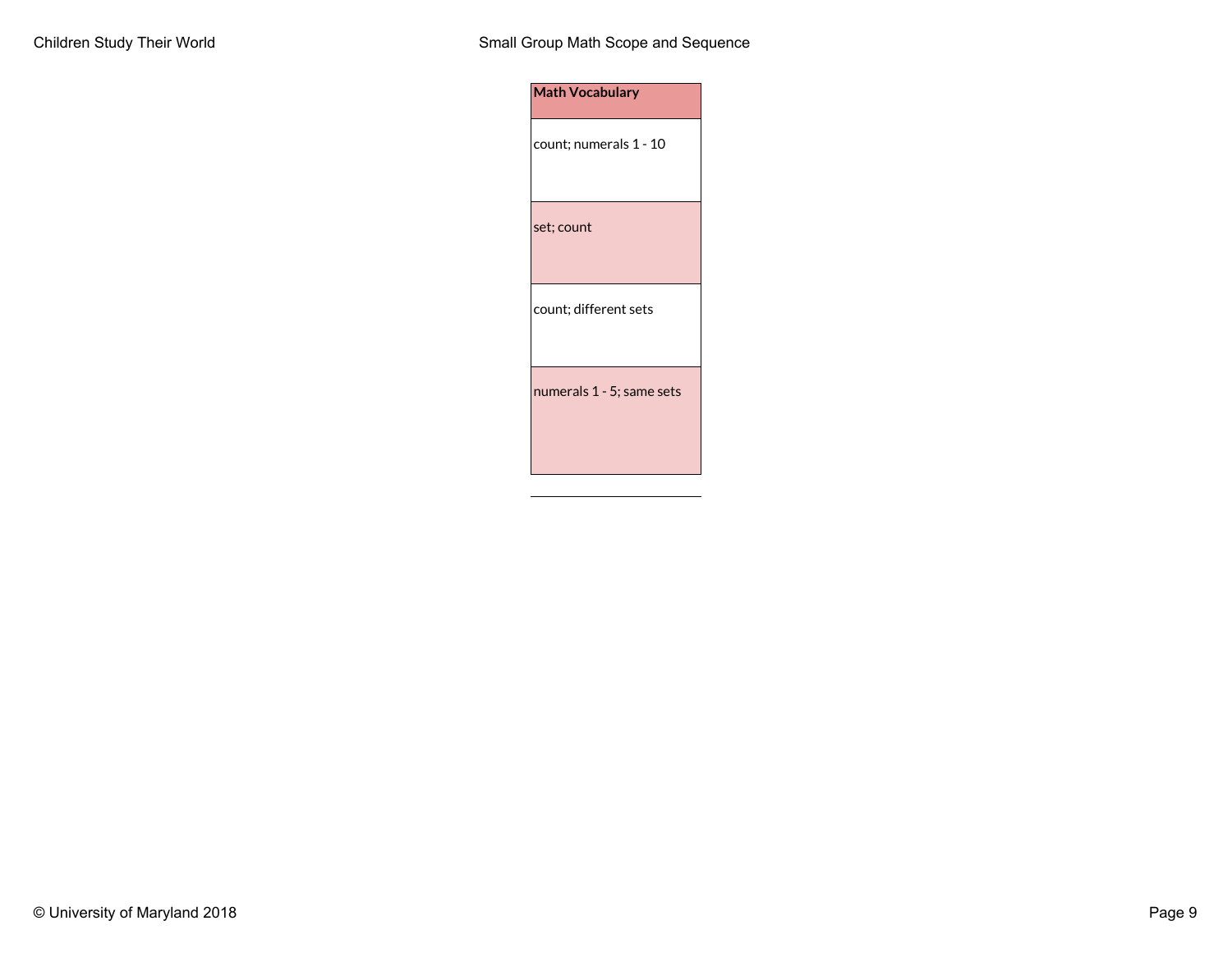| divide, equal<br>count, numeral<br>balance, scale<br>sort, weight, size<br>attribute, compare | <b>Math Vocabulary</b> |
|-----------------------------------------------------------------------------------------------|------------------------|
|                                                                                               |                        |
|                                                                                               |                        |
|                                                                                               |                        |
|                                                                                               |                        |
|                                                                                               |                        |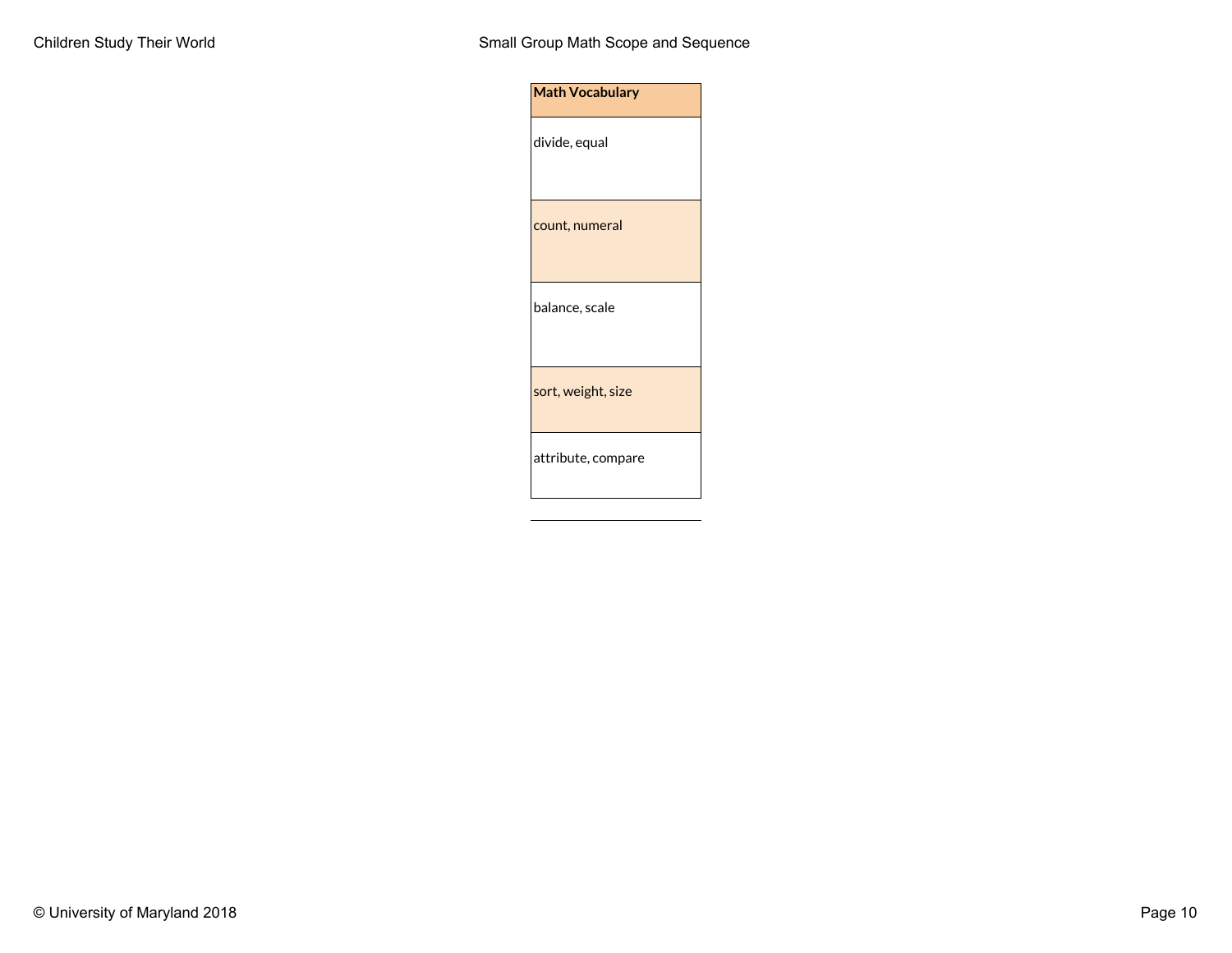| <b>Math Vocabulary</b> |  |
|------------------------|--|
| rhythm, total number   |  |
| number, how many       |  |
| shapes, dots, points   |  |
| shapes, sides, lines   |  |
| shapes, arrange        |  |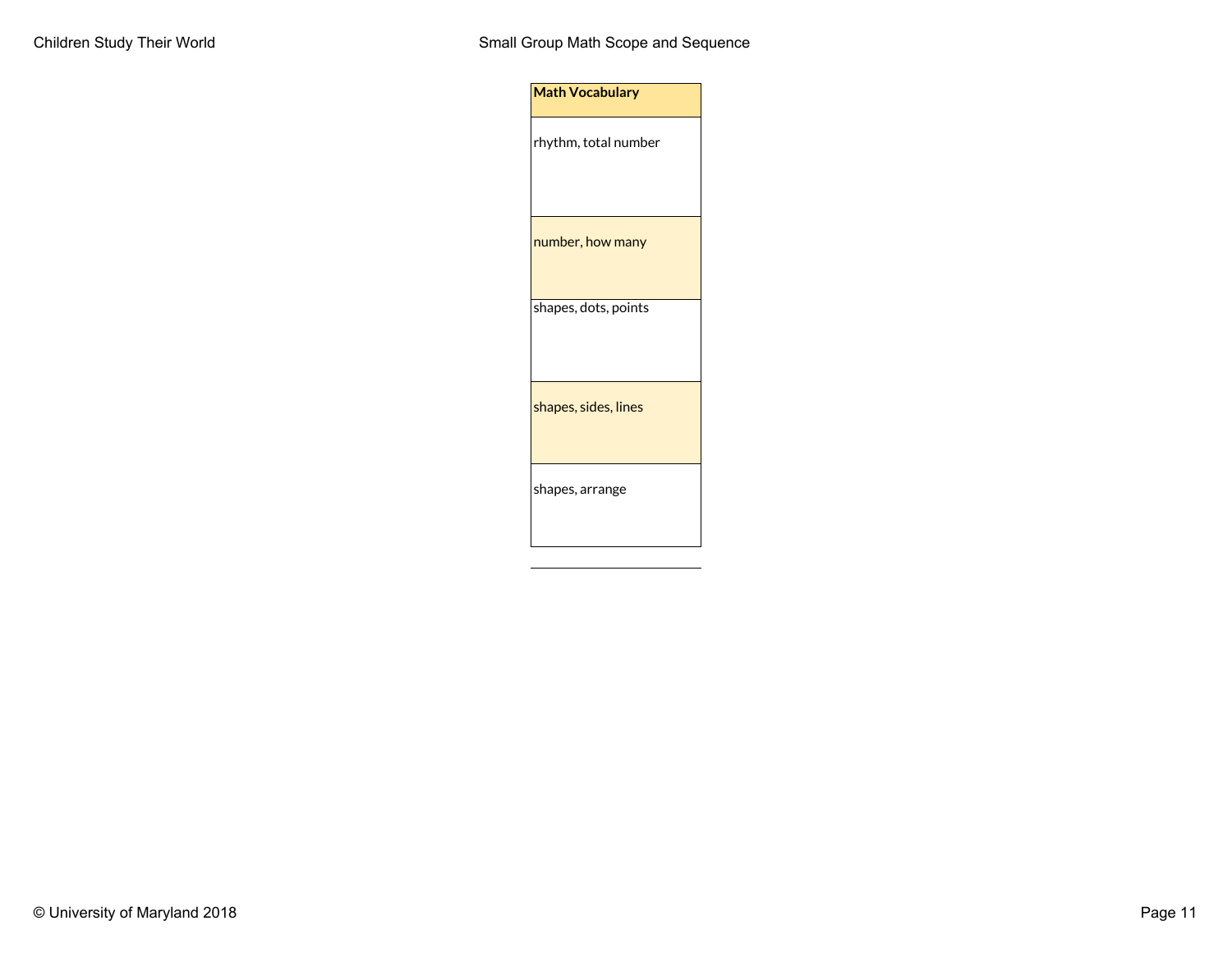| <b>Math Vocabulary</b>                                   |
|----------------------------------------------------------|
| numerals 1 - 20, remainder,<br>enough                    |
| ten frame, how many                                      |
| sort, group                                              |
| compare, tally marks                                     |
| geometric shapes: triangle,<br>circle, square, rectangle |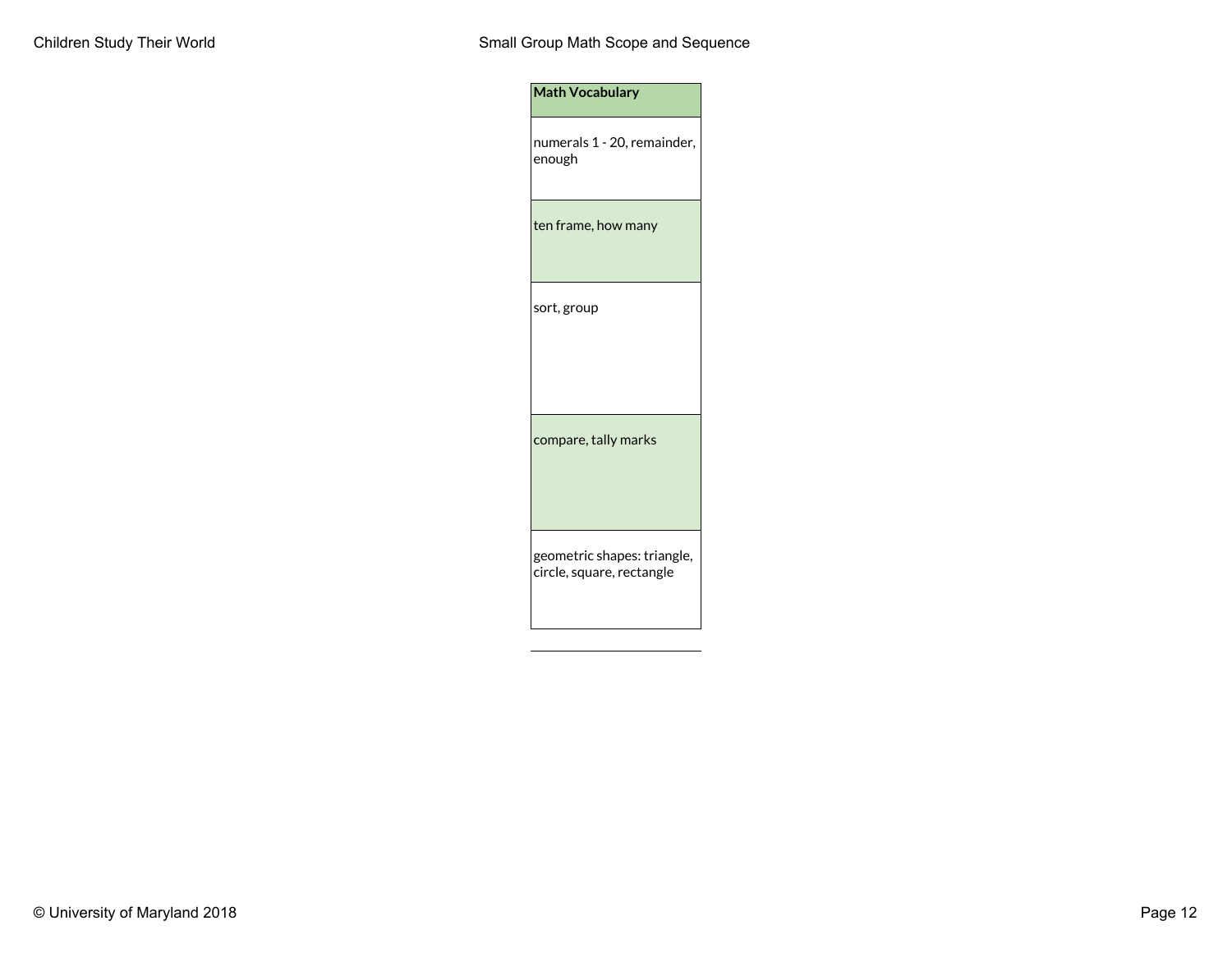| Math Vocabulary                     |
|-------------------------------------|
| size, compare                       |
| similar and different<br>attributes |
| count, quantity                     |
| add, number sentence                |
| add, total number                   |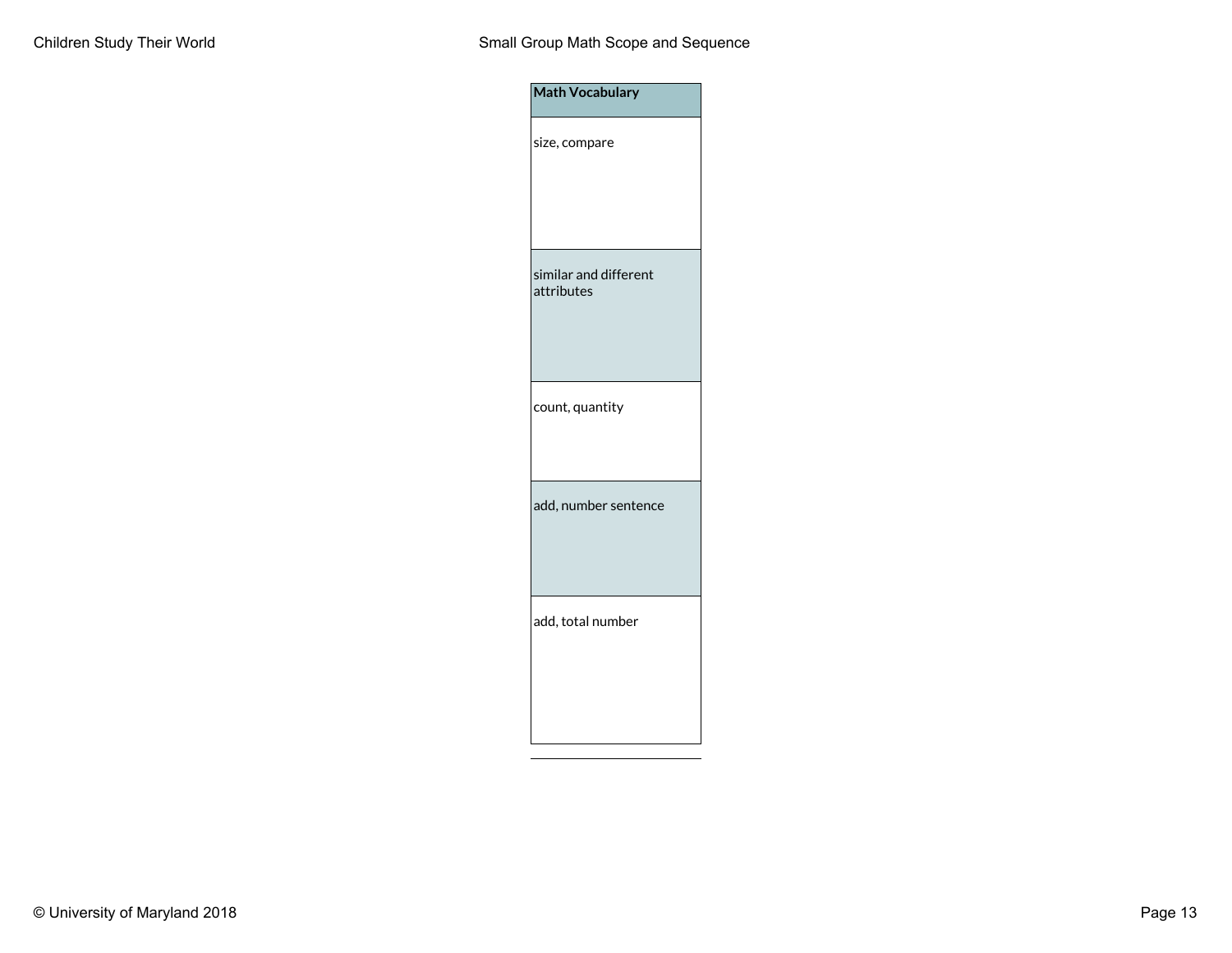| <b>Math Vocabulary</b>                                                                                  |
|---------------------------------------------------------------------------------------------------------|
| flat and solid shapes                                                                                   |
| two-dimensional shapes:<br>circle, triangle, square;<br>three-dimensional shapes:<br>sphere, cone, cube |
| cone, cube, cylinder                                                                                    |
| measure, distance, compare                                                                              |
| measure, height, width                                                                                  |
| measure, longer, wider,<br>taller                                                                       |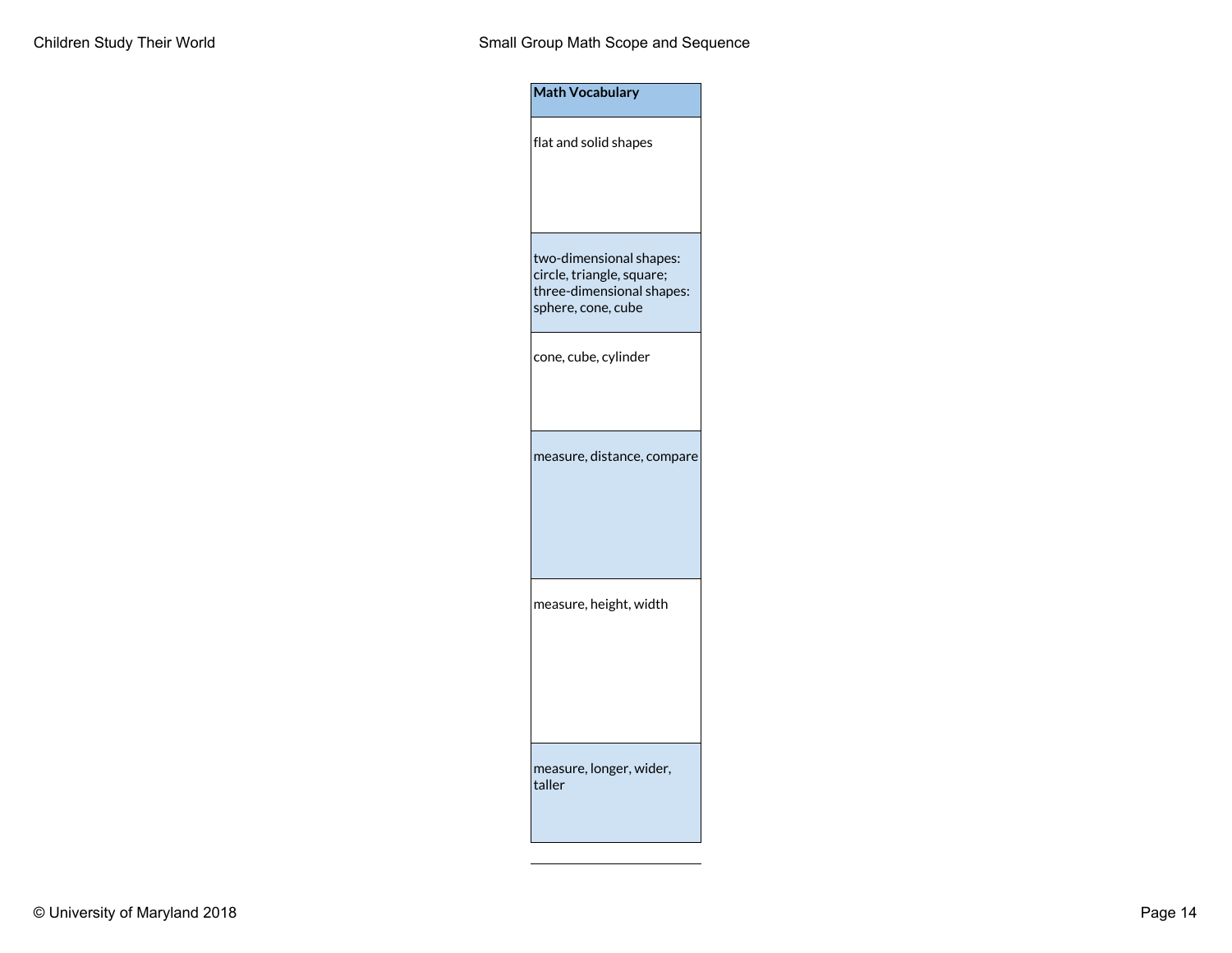| <b>Math Vocabulary</b>        |  |
|-------------------------------|--|
| five frame, more, less        |  |
| math problem, total<br>number |  |
| divide, math problem          |  |
| add, match                    |  |
| same/different amount         |  |
| count, numerals 1 - 15        |  |